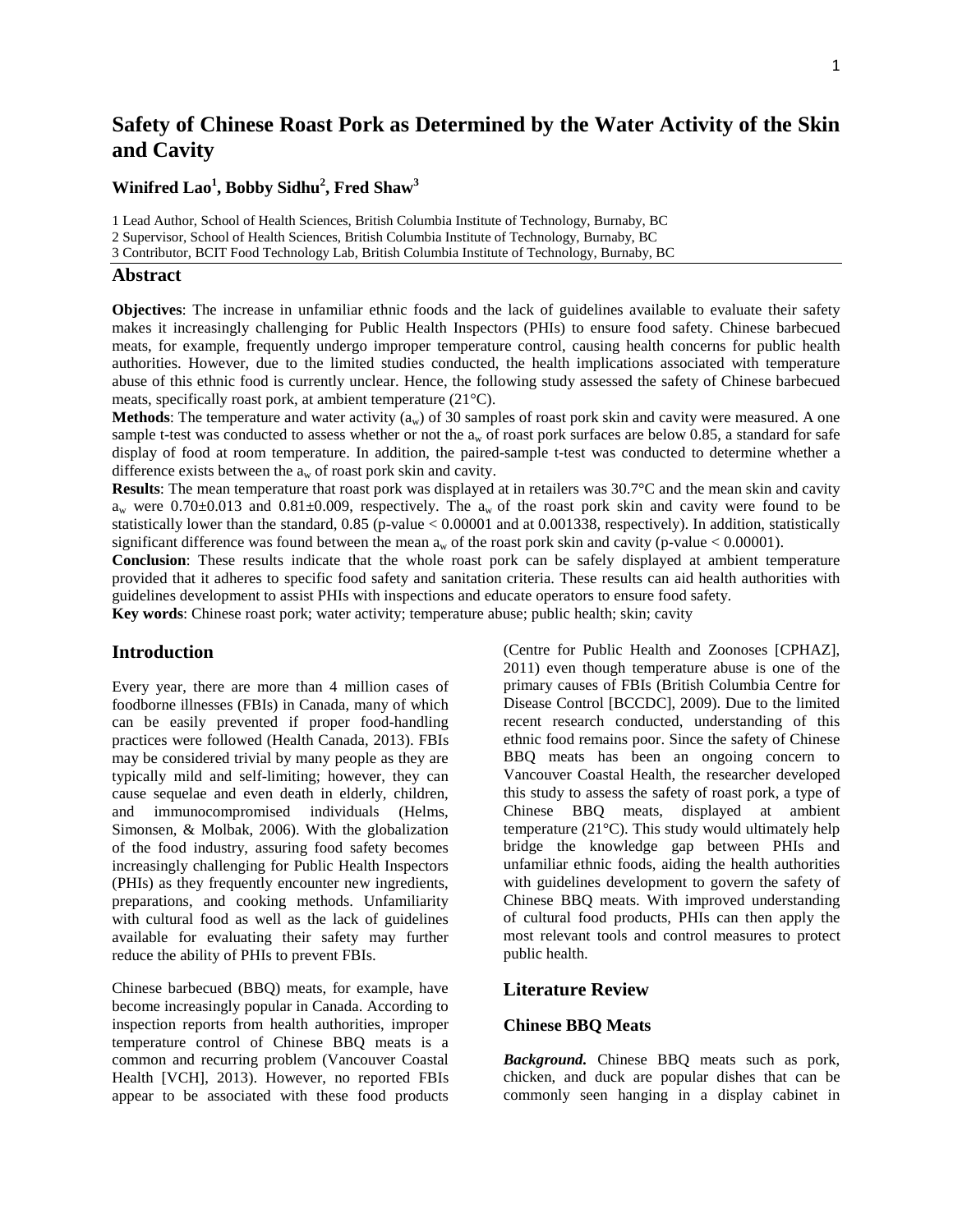restaurants and retailers (CPHAZ, 2011). Chinesestyle BBQ is vastly different from the BBQ that most Canadians are familiar with as the meats are hung on hooks and roasted rather than being grilled (Georgia Department of Public Health [DPH], 2012). Chinese BBQ sauce is also very different with common basic ingredients including soy sauce, vinegar, hoisin sauce, sesame oil, and spices such as garlic, ginger, and pepper (DPH, 2012). All Chinese BBQ meats are made with similar ingredients, preparations, and cooking processes (DPH, 2012).

*Preparation and cooking process.* An interview was conducted with Lao, a chef who specializes in Chinese BBQ for over 25 years, to gain a thorough understanding of the preparation and cooking process of roast pork. According to Lao (personal communication, October 5, 2013), roast pork is marinated with spices such as salt, sugar, monosodium glutamate, and ginger powder in the cavity and the thin layer of exposed meat between the skin and cavity, while the skin is basted with a boiled mixture containing maltose and vinegar (DPH, 2012). Products are then left to dry on hooks in a wellventilated area at ambient temperature between several hours to several days with a cold fan to accelerate the drying process (K. Lao, personal communication, October 5, 2013). The purpose of air drying reduces the moisture in the skin, enabling it to become crispy when cooked (DPH, 2012; K. Lao, personal communication, October 5, 2013). Roast pigs are cooked as a whole inside a roaster or an oven for approximately 1.5 hours (K. Lao, personal communication, October 5, 2013). Cooked pork is then immediately transferred and displayed on hooks in an enclosed showcase to be sold to customers (DPH, 2012). Some of these showcases may be equipped with a warming device (Ying, 2000) to hot hold food above 60°C as required by the Food Premises Regulation (1999) to prevent temperature abuse. However, hot holding is rarely used during operational hours as the Chinese food industry argues that it can render the meat texture undesirable for their customers (Ying, 2000). They also claimed that displaying Chinese BBQ meats at ambient temperature has been a traditional practice in Asia for many years, and these products have never been implicated in any FBIs (Ying, 2000).

## **Public Health Significance**

*Pathogens of Concern***.** FBI occurs when a person consumes food or beverage that has been contaminated with harmful micro-organisms such as bacteria, viruses, or parasites (Health Canada, 2013). Some foodborne micro-organisms that are commonly

associated with pork include *Escherichia coli, Salmonella, Yersinia enterocolitica,* and *Staphylococcus aureus* (United States Department of Agriculture [USDA], 2013). These bacteria can be a part of the pig carcasses naturally or introduced into the pork during the preparation or post-cooking stage via cross contamination with other meats, food contact surfaces, or by food-handlers (USDA, 2013). Time and temperature abuse of roast pork by hanging it at room temperature prior to and after cooking may further enable the survival and growth of pathogens, leading to FBIs. However, most bacteria associated with roast pork can be easily destroyed by thorough cooking and reheating (USDA, 2013) with the exception of heat–stable toxins produced by *S. aureus*, and thus, they are the most concerning pathogens (Montville, Matthews, & Kniel, 2012).

Humans are natural carriers of *S. aureus*, with the bacteria commonly present in their nostrils and skin; thus, poor personal hygiene is responsible for most *S. aureus* intoxications (Montville, Matthews, & Kniel, 2012). Since there are lots of handling in the pork preparation process, *S. aureus* may be introduced. When food is contaminated with *S. aureus,* bacterial cells can multiply to high numbers to produce enterotoxins, which causes food poisoning or "intoxication" (Montville, Matthews, & Kniel, 2012). Although heat can destroy the bacteria, the toxins remain potent, causing illnesses (Montville, Matthews, & Kniel, 2012). *S. aureus* can also outcompete other microbes due to their ability to survive and grow in adverse environments such as low water activity  $(a_w)$  and pH (Notremans & Heuvelman, 2006).

Although roast pork may be exposed to *S. aureus* by food-handlers while time and temperature abuse may allow bacteria to multiply to produce enterotoxins, other parameters must be met in order to cause intoxication. Firstly, *S. aureus* would have to multiply to one million cells per gram of pork, which would take many hours even under ideal conditions, and food-handlers can only introduce approximately 10 bacteria (Snyder, 2005). Secondly, a healthy individual has to consume 100-200ng of toxins (~30g of contaminated pork) in order to become ill (Montville, Matthews, & Kniel, 2012). Lastly, in addition to time and temperature, other factors such as  $a_w$  and pH have to be favourable for pathogen growth and toxin production.

*Factors affecting pathogen growth.* The ability for pathogens to grow and replicate in food is influenced by the environment such as the temperature, time,  $a_w$ , and pH, which are all interdependent (Ray & Bhunia,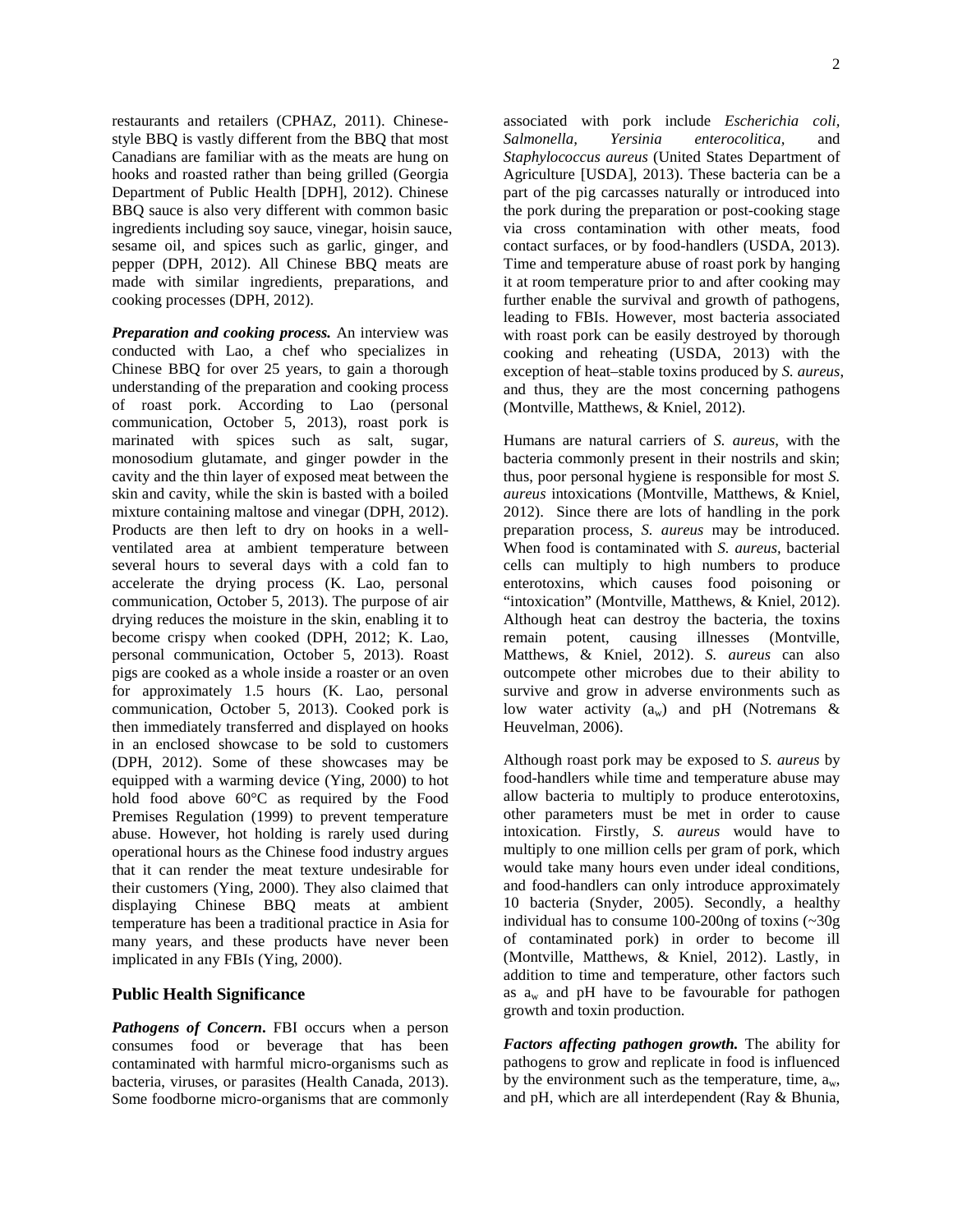2008). Microbes grow best when these factors are at ideal levels (Ray & Bhunia, 2008).

*Temperature and time.* Every microbe has an optimum temperature for growth (University of Missouri-St. Louis [UMSL], 1999). The time that bacteria require to double in number increases as temperature decreases from the optimum range (UMSL, 1999). Similarly, as temperature rises beyond the optimum temperature, the doubling time also increases, plateaus, and then reaches zero when the heat is sufficient to kill the cells (UMSL, 1999). Since most bacteria grows best between 25-40°C, holding food containing pathogens in the danger zone (4-60°C) enables microbes to grow and multiply rapidly, generating many cells in a shorter duration (UMSL, 1999). Therefore, when roast pork is held at room temperature, time and temperature may interplay to facilitate the growth of pathogens. Hence, to prevent microbes, the Food Premise Regulations (1999) require potentially hazardous food to be held at  $\leq 4^{\circ}$ C or  $\geq 60^{\circ}$ C.

*Water activity.* Water activity refers to the amount of water available in food for microbial growth, and it is expressed as the ratio of vapour pressure of food to the vapor pressure of pure water (ranges from 0.1- 0.99) (Ray & Bhunia, 2008). Although food may contain water, it is not always available for pathogen growth as some of it is in the bound form used for purposes such as dissolving solutes and hydrating food molecules (Ray & Bhunia, 2008). Water that is in the free form is for biological functions, and represents the amount that is available for microbial activities (Ray & Bhunia, 2008). Free water is necessary for pathogen growth as it facilitates functions such as nutrient transport, waste removal, enzymatic and biochemical reactions, as well as material synthesis (Ray & Bhunia, 2008).

Although microbes favour food with high water content, and grow best at their optimum  $a_w$  levels, they can still grow in a diverse range (Ray & Bhunia, 2008). However, when the  $a_w$  is reduced below their minimum tolerance level, microbial growth is suppressed; hence, low  $a_w$  has important implications in micro-organism control (Ray & Bhunia, 2008). The  $a_w$  of food can be reduced by removing water via adding solutes such as salt and sugar, drying, and freezing (Ray & Bhunia, 2008). Most pathogens cannot grow in food with an  $a_w$  below 0.85; hence, food with such  $a_w$  levels is considered safe when held at ambient temperature (United States Food and Drug Administration [FDA], 2013). Whether or not roast pork has a safe  $a_w$  is currently unknown, however, the marinating, drying, and roasting process may have effectively reduced the  $a_w$  to inhibit microbial growth. This unknown factor may provide explanations regarding why FBIs are rarely associated with Chinese BBQ meats, and thereby, it is worthy to look into further.

*pH.* The pH refers to the concentration of hydrogen ions or acid in a system such as food and it usually ranges from 0-14 (Ray & Bhunia, 2008). Acidity is inversely related to pH, and hence, the higher the acidity, the lower the pH (Ray & Bhunia, 2008). All micro-organism have an optimum pH that they grow best in as well as a pH range that they can tolerate (Ray & Bhunia, 2008). For example, bacteria generally grow best in pH 6-8, but they can grow between pH 4.6-9 (Ray & Bhunia, 2008). Moving away from their optimum pH in either direction will slow down microbial activities. When pH is reduced below the minimum level required for pathogen growth, the cells will lose their viability and stop growing (Ray & Bhunia, 2008). Since most pathogens cannot grow below pH 4.6, foods with such pH levels can be safely held at room temperature (FDA, 2013). Limited studies have been conducted to determine the pH of roast pork, and therefore, this factor is currently unknown. However, the vinegar used in the roast pork may have altered the pH to adequate levels to limit microbial activities. Thus, the  $a_w$  and/or pH level may be the determining factors of whether or not roast pork can be safely held in the danger zone.

*Surveillance data.* The safety of Chinese BBQ meats has always been a concern to PHIs, but a lack of published and recent studies have been undertaken to assess it. In addition, data has shown an unexpected relationship between FBIs and Chinese BBQ meats. Despite concerns regarding the lack of time and temperature controls of these ethnic foods, few FBIs have been associated with them in Canada (Ying, 2000). Between 1975-1993 (the only period with available records), approximately 7% of the 16,634 reported FBI cases in Canada were suspected to be caused by Chinese food and less than 0.1% specifically implicated Chinese BBQ meats (Ying, 2000). Given that these surveillance data are from many years ago, it is uncertain whether the low numbers are due to under-reporting of FBIs, or a true indication of food safety. The literature review conducted by Ying (2000) provides further insight into this subject matter.

*Assessing the safety of Chinese BBQ meats.* In Ying's literature review, she provided an overview of the findings in two studies conducted by different researchers. Common methods used in these studies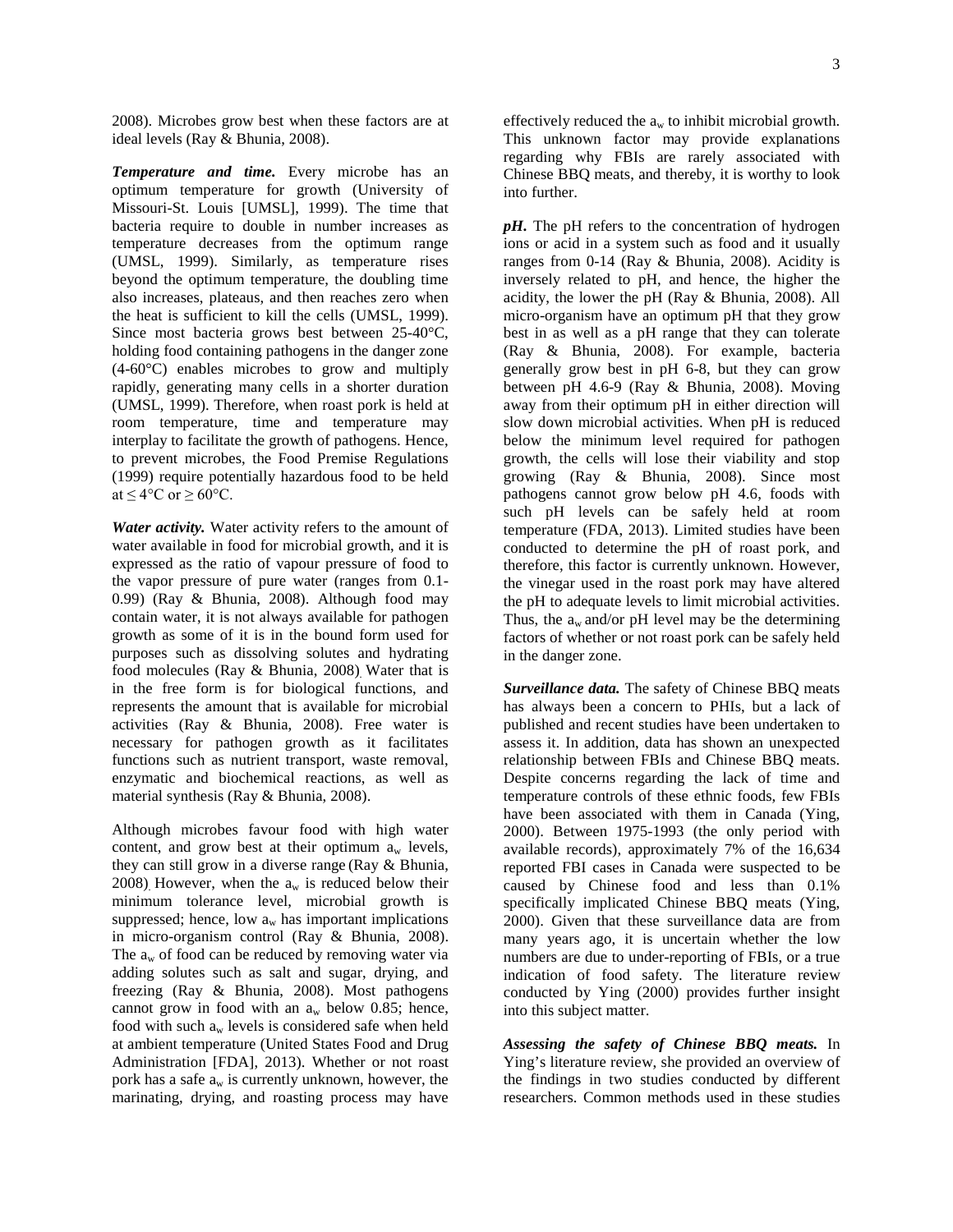were inoculation of bacteria such as *E.coli, Salmonella,* and *S. aureus* on the surface of Chinese BBQ ducks for 22 hours at 30°C (Stiles & Ng, 1977; Robinson & Matthews, 1990, as cited in Ying, 2000). Although results from these studies showed a major discrepancy in their bacterial counts at the end of the 22 hour incubation, there were some common findings significant to public health. When challenged with a number of pathogens, the outer surface of the BBQ duck was able to delay or stop microbial growth for the first 5 hours of incubation at 30°C (Stiles & Ng, 1977; Robinson & Matthews, 1990, as cited in Ying, 2000). Furthermore, ducks that were aseptically transferred from the oven and held as a whole in the display cabinet promptly after cooking showed no or minimal microbial growth even after 5 hours at room temperature (Stiles & Ng, 1977; Robinson & Matthews, 1990, as cited in Ying, 2000). In contrast, ducks that had been handled postcooking such as chopped or packaged demonstrated an increased level of *E. coli* and coliforms (Stiles & Ng, 1977; Robinson & Matthews, 1990, as cited in Ying, 2000). This suggests that BBQ meats that do not undergo further handling post-cooking can be safely displayed at room temperature for up to 5 hours. Since the ingredients, preparations, and cooking processes of all BBQ meats are similar, these results observed on BBQ ducks will likely be similar to those for roast pork.

No or minimal signs of microbial growth on Chinese BBQ meats may be attributed to the conventional preparation and cooking processes (Ying, 2000; CPHAZ, 2011). For example, the State of Victoria Department of Health has recognized that basting the pork with a hot boiling mixture kills microbes on the surface, while the vinegar alters the pH, and the seasonings as well as air drying reduce the  $a_w$  to limit pathogen growth (Ying, 2000; CPHAZ, 2011). This suggests that the skin is the protective factor against foodborne micro-organisms, and both  $a_w$  and pH may play a significant role in safeguarding against FBIs. In addition, the roasting process produces an internal temperature sufficient to destroy pathogens that may be present on the flesh (Ying, 2000; CPHAZ, 2011). Traditional trade practices also prevent BBQ meats from causing food poisoning. For example, products are usually cooked in the kitchen, then immediately transferred to a separate area for display, which is vital in safeguarding against cross contamination between cooked and raw meats (Ying, 2000). Lastly, retailers tend to make their products in small batches to ensure they are sold quickly (Ying, 2000). All of these conventional practices help ensure the safety of BBQ meats. Although Ying's literature review provides significant information regarding Chinese

BBQ food safety, one limitation is the timeliness of the research, which dates back to year 2000, reviewing studies that were conducted over 30 years ago. Therefore, the relevance of Ying's research is questionable.

### **Guidelines Regarding Chinese BBQ Meats**

Currently, no established guidelines are available in BC health authorities to provide inspection guidance to PHIs or educational resources to operators to ensure the safety of Chinese BBQ meats. However, Vancouver Coastal Health has been trying to develop one for many years (M. MacLeod, personal communication, October 8, 2013). Despite the lack of guidelines available locally, other health authorities have gradually recognized the safety of Chinese BBQ meats, and developed recommendations to address the risks associated with them. For example, both NSW Health and Toronto Public Health have regarded BBQ meats as low risk products and free of foodborne micro-organisms until they are cut up for sale (NSW Food Authority, 2008; CPHAZ, 2011). Hence, Toronto Public Health allows whole Chinese BBQ meats, specifically ducks and pork, to be displayed at room temperature for up to 4 hours provided that they adhere to specific food safety and sanitation criteria such as proper internal cooking temperature and immediate transfer of cooked meat into the display cabinet after roasting (CPHAZ, 2011). The Capital Health region in Alberta has also validated the safety of BBQ meats, allowing Peking duck to be held at 50°C subjected to specific conditions such as following proper sanitation practices and selling the products within the same day (Hislop et al., 2008 as cited in CPHAZ, 2011). BC health authorities may have different standards with regards to food safety and may not be able to use the same guidelines as these health authorities. However, similar guidelines are necessary to assist PHIs with inspections and the education of operators on food safety assurance. Perhaps, more research that adds knowledge on Chinese BBQ food safety could further assist health authorities with guidelines development.

### **Role of Public Health Inspectors**

PHIs are responsible for inspecting the food facilities that prepare and sell Chinese BBQ meats, and ensuring operators' compliance to the Food Premises Regulation. Food premise inspections are integral components of food protection, allowing PHIs to prevent violations that may cause FBI outbreaks. PHIs are also educators, enhancing the knowledge of operators, food-handlers, and consumers of the potential health implications in Chinese BBQ meats.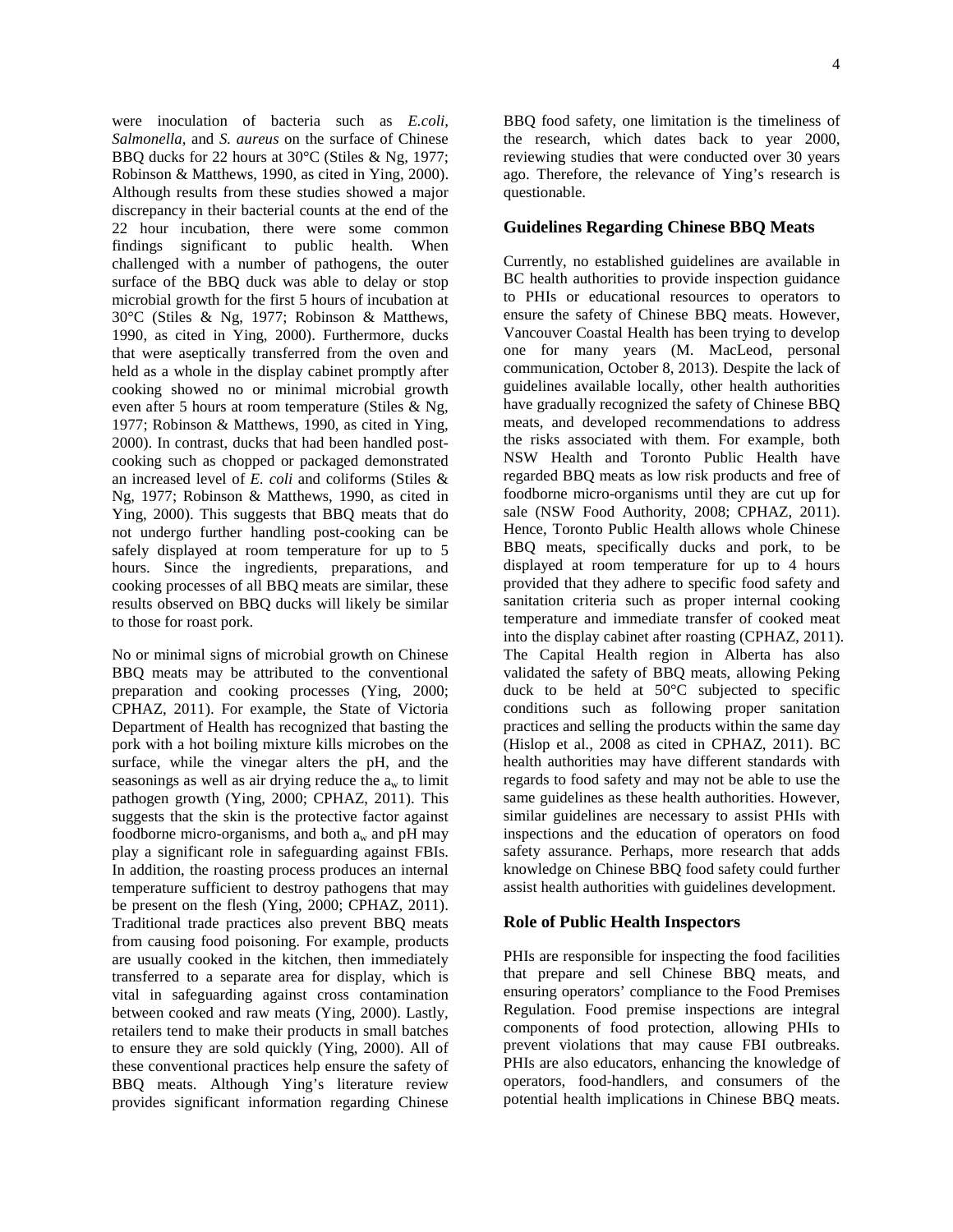To effectively ensure ethnic food safety for consumers, it is crucial that PHIs identify unsafe food-handling practices, follow evidence-based inspection guidelines, and educate operators with relevant educational materials. However, the lack of guidelines available in BC health authorities may make it increasingly challenging for PHIs to inspect Chinese BBQ food premises, leading to inconsistent inspections. Furthermore, non-comprehensive resources on the safety of Chinese BBQ meats may make PHIs less able to educate operators on proper food-safety and handling practices.

#### **Purpose**

Limited recent research has been conducted to assess the safety of Chinese BBQ meats, making it difficult to develop relevant inspection guidelines for PHIs and educational materials for operators. Therefore, it is uncertain whether improper time and temperature control of these products have potential health implications. Hence, the purpose of this study is to evaluate the safety of Chinese BBQ meats to determine whether this ethnic food can be safely displayed as a whole product at ambient temperature. Since most studies that were conducted assessed the safety of BBQ duck, it is unknown whether results observed on ducks can be applied to other meats even though they have similar ingredients, preparations and cooking processes. Thus, this study focused on roast pork. Provided that the  $a_w$  of roast pork is currently unknown, and previous studies suggest the meat surface to have micro-organism control, this study examined the aw of 30 samples of roast pork surface (skin and cavity) from 30 retailers. The data collected was statistically analyzed with a one sample t-test and paired-sample t-test to determine whether the  $a_w$  is below 0.85, and whether the skin  $a_w$  differ significantly from the cavity  $a_w$ , respectively. The ultimate goal is to reduce the knowledge gaps between PHIs and Chinese BBQ meats, and provide science-based research to BC health authorities to develop guidelines that would enhance PHIs' ability to inspect food premises and educate operators on food safety.

# **Materials and Methods**

Water activity tests were conducted to determine the safety of Chinese roast pork. A total of 30 samples of roast pork from 30 retailers were assessed within 2-4 hours after the skin and cavity reached 21°C. Since the roast pork was packaged into foam boxes upon purchase, holes were immediately punctured on the lid to prevent excess moisture from condensation. Prior to each experiment, all measuring instruments

were calibrated according to the standard manual. The minimum and maximum temperature of roast pork surfaces were measured at the time of purchase to determine the average temperatures they were displayed at in the retailers.

The knife, cutting board, and mortar and pestle were washed with detergent and warm water, and then dried with paper towels. Before food sample preparations, hands were washed with soap and warm running water and latex gloves were worn. All of these procedures were conducted between each sample and new disposable gloves were worn for each sample test. The temperature of the roast pork was monitored with the InfraPro4 thermometer and samples were prepared and measured within 2-4 hours after the pork surfaces reached 21°C. For each roast pork sample, the skin and cavity were removed with a clean knife and the fat attached to the skin was removed by hands. The skin was then chopped into small pieces, and further crushed with a mortar and pestle to obtain a representative sample. Then the sample cups were filled with the sample to no more than half full, ensuring the bottom of the cup was completely covered (Figure 1). This procedure was repeated to prepare samples of the roast pork cavity.



#### **Figure 1. The Pawkit aw Meter and the roast pork skin and cavity samples.**

New disposable sample cups were used for each sample test and they were rinsed with deionized water prior to taking measurements. In between samples, the sample chamber was cleaned with deionized water and Kimwipes® to remove residues. The  $a_w$  measurements were obtained with the Pawkit  $a_w$  Meter, in the manners described in the standards of operational manual. Measurements were recorded to be used for statistical analysis. To validate the accuracy of the sample measurements, standard salt solutions were measured at the end of each sampling day to determine if measurements deviated. In addition, the  $a_w$  sample chamber was cleaned with the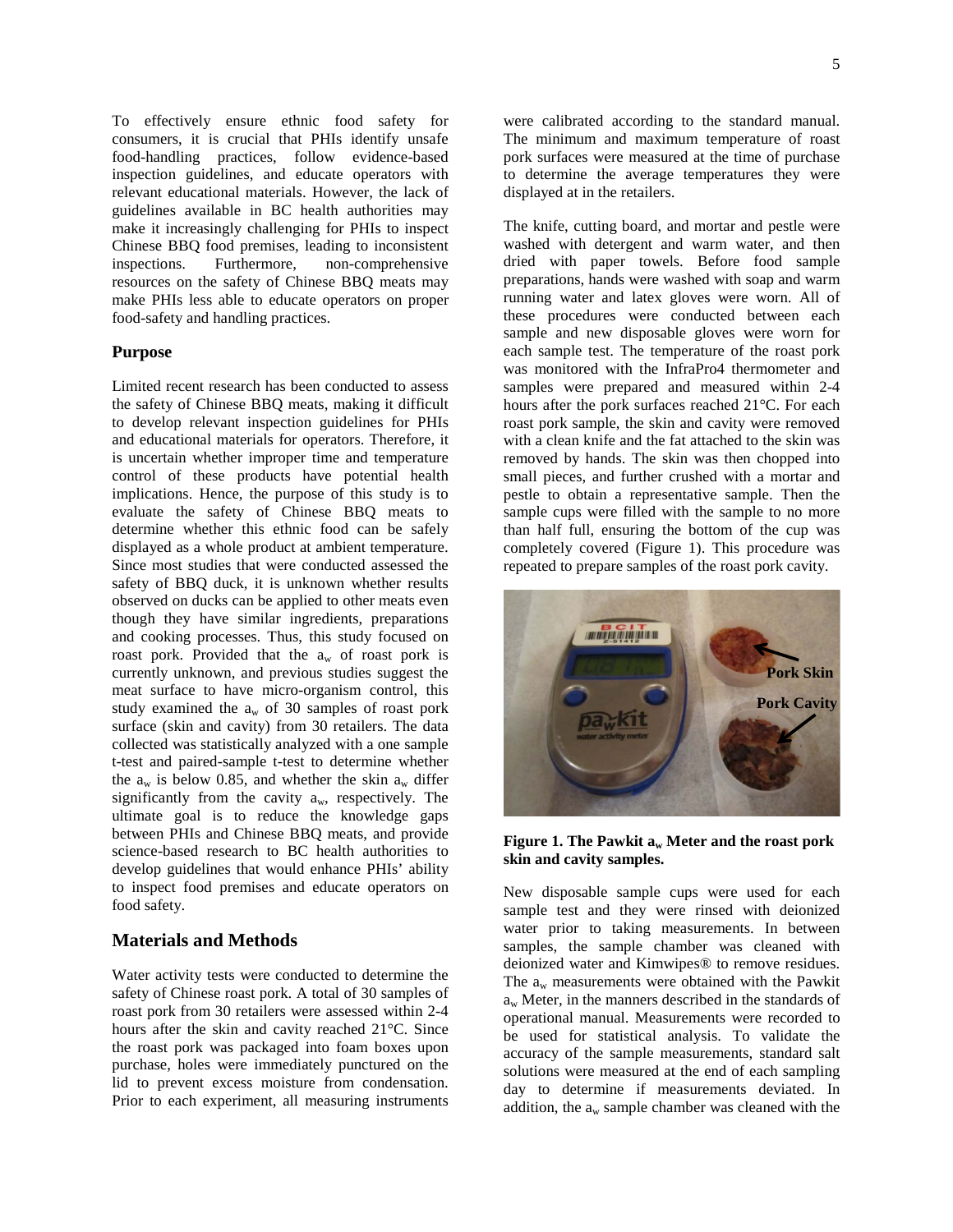Pawkit cleaning solution and Kimwipes®. Lastly, statistical analyses were conducted to assess whether or not the  $a_w$  is maintained within the safety standards, and to determine if a difference exists between the  $a_w$ of roast pork skin and cavity.

## **Reliability and Validity of Measures**

To ensure the results obtained from the study are reliable, the same equipment were used and administered by one researcher in a consistent fashion (Heacock & Sidhu, 2013c). Each sample was prepared in the same manner and they were measured within 2-4 hours after the exposed surfaces reached 21°C to control for any potential variation in time and temperature. To prevent addition moisture introduced into the food samples, aseptic practices were strictly followed throughout the study. For the  $a_w$  tests, 30 samples of roast pork skin and cavity were analyzed to increase the power and strengthen repeatability (Heacock & Sidhu, 2013c).

To ensure validity of the study, the measuring instruments were calibrated according to their respective standard manuals before each experimental trial, and they were compared with standards at the end of each day (Heacock & Sidhu, 2013c). The standard of operation of the instruments were also rigorously followed by the researcher to increase accuracy of data collected, and thereby, increasing internal validity (Heacock & Sidhu, 2013c).

#### **Inclusion and Exclusion Criteria**

Only Chinese-style roast pork was eligible for the experimental procedures. Other meat products or preparation and cooking methods that deviate from the conventional Chinese-style BBQ were excluded from this study (Table 1).

#### **Table 1. Summary of the inclusion and exclusion criteria**

| <b>Inclusion</b>         | <b>Exclusion</b>      |  |  |
|--------------------------|-----------------------|--|--|
| Chinese-style roast pork | Non-Chinese BBQ style |  |  |
|                          | Poultry               |  |  |
|                          | <b>Beef</b>           |  |  |
|                          | Other meats           |  |  |

#### **Ethical Consideration**

Since this study was not human or survey based, ethical consideration was not applicable.

#### **Pilot Studies**

With the same materials and procedures, the  $a_w$  of 3 samples of roast pork skin, the exposed meat surfaces between the skin and cavity, as well as the cavity were assessed. The results of the exposed meat surfaces and cavity were the same, possibly as both areas are marinated with the same ingredients and prepared and cooked in the same manner. In addition, both areas are meat; hence they are expected to have the same  $a_w$ . Due to the difficulty in purchasing pork samples with the exposed meat surfaces, only the skin and cavity are assessed in the actual study. The pilot study allowed the researcher to ensure that the proposed method is reliable and valid prior to conducting the actual experiment, test for potential experimental errors, and become familiar with the use of the instruments as well as sample preparations.

## **Statistical Analysis**

## **Description of Data**

In this study, the  $a_w$  of the roast pork skin and cavity were analyzed at 21°C to determine whether or not they are within the safety standards to be displayed at ambient temperature. The types of data that were collected during the experiment include temperature and aw, which are continuous numerical data (Heacock & Sidhu, 2013a). Microsoft Excel (Microsoft Corporation, 2010) was used to create descriptive statistics while the Number Cruncher for Statistical Systems (NCSS Version 9.0) (Hintze, 2013) was used to generate and analyze inferential statistics.

## **Descriptive Statistics**

The sample size used was 30 and the mean, standard of deviations, mode, median, and ranges of the roast pork surface temperature, skin and cavity  $a_w$  were obtained.

# **Inferential Statistics**

In this study, three independent null  $(H_0)$  and alternate hypotheses (Ha) were established:

- 1) H<sub>0</sub>: The  $a_w$  of roast pork skin is  $\geq 0.85$ .
- $H_a$ : The  $a_w$  of roast pork skin is < 0.85.
- 2) H<sub>0</sub>: The  $a_w$  of roast pork cavity is  $\geq 0.85$ .  $H_a$ : The  $a_w$  of roast pork cavity is < 0.85.

The one-sample t-test was conducted to assess whether or not the  $a_w$  of roast pork is below 0.85 to determine if this ethnic food can be safely displayed at ambient temperature. Specifically, the one-sample t-test was chosen because previous studies suggest that the meat surface has micro-organism control;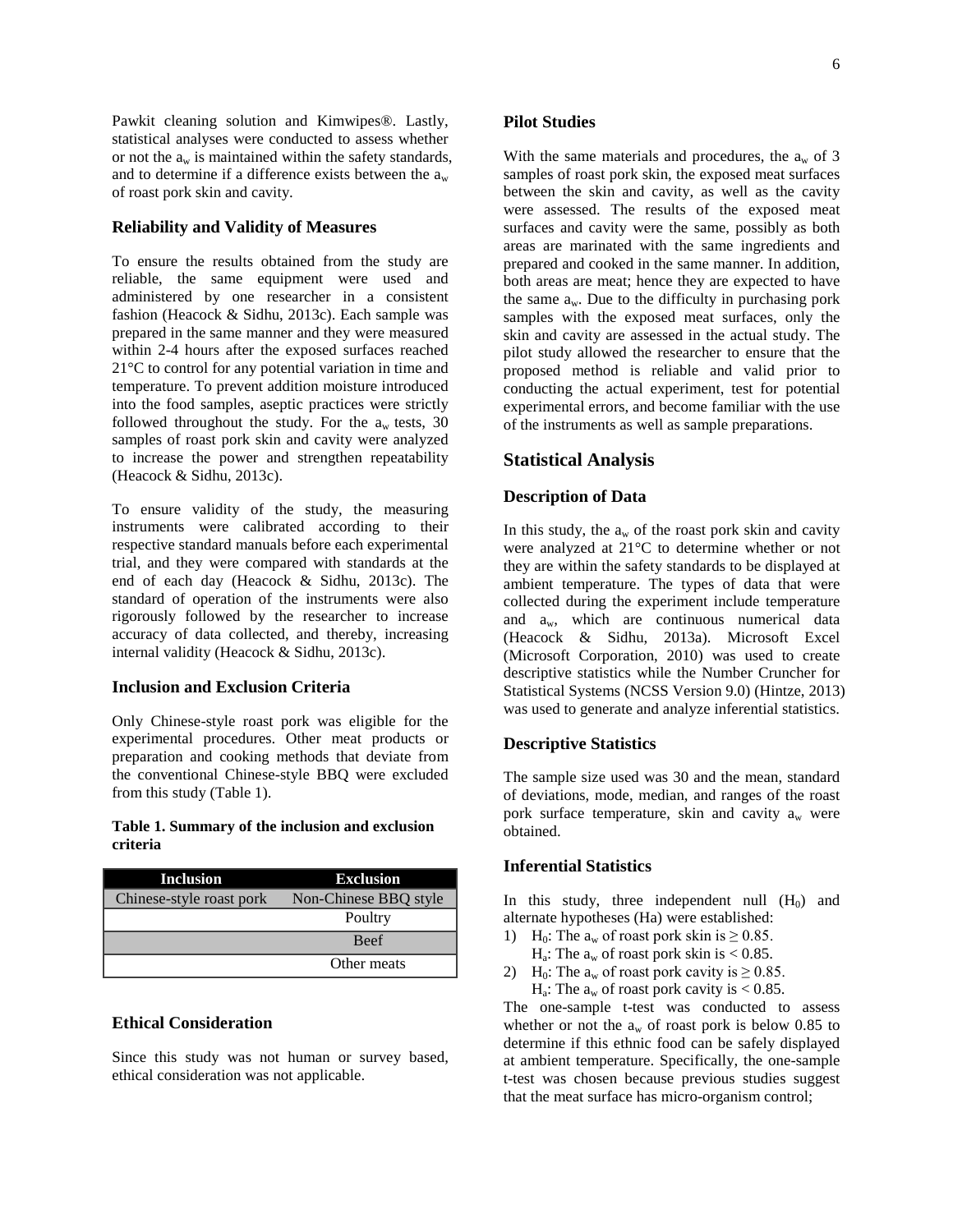|                                  |             |                           | .<br>. |        |                       |
|----------------------------------|-------------|---------------------------|--------|--------|-----------------------|
| <b>Measurement</b>               | <b>Mean</b> | <b>Standard Deviation</b> | Mode   | Median | <b>Range</b>          |
| <b>Temperature</b> $(^{\circ}C)$ | 30.7        | 6.098                     | N/A    | 30.85  |                       |
| Skin $a_w$                       | 0.70        | 0.072                     | 0.73   |        | 0.28                  |
| Cavity $\mathbf{a}_w$            | $\rm 0.81$  | 0.054                     | 0.85   | 0.83   | $J \cdot \mathcal{L}$ |
|                                  |             |                           |        |        |                       |

**Table 2. The descriptive statistics for the temperature, skin, and cavity aw.**

| Table 3. Z-test results for the skin and cavity $a_w$ . |
|---------------------------------------------------------|
|---------------------------------------------------------|

| <b>Water Activity</b> | <b>Z-value</b> | <b>P-value</b> | Reject $H_0$ | Power ( $\alpha$ = 0.05) |
|-----------------------|----------------|----------------|--------------|--------------------------|
| <b>Skin</b>           | $-11.4237$     | 0.00001        | Y es         | .0000                    |
| Cavity                | $-3.0027$      | 0.001338       | Yes          | በ 96753                  |

hence, the direction of the difference is identified in advance.

- 3) H<sub>0</sub>: There is no difference between the mean  $a_w$ of the roast pork skin and cavity  $(\mu_1 - \mu_2 = 0)$ .
	- Ha: There is a difference between the mean  $a_w$  of the roast pork skin and cavity ( $\mu_1 - \mu_2 \neq 0$ ).

Different ingredients and preparation methods are used to marinate the roast pork skin and cavity; therefore, the paired-sample t-test was used to determine if a difference exists between the  $a_w$  of roast pork skin and cavity.

#### **Results**

#### **Interpretation of Data**

The mean surface temperature of roast pork was 30.7°C and the mean  $a_w$  of the skin was 0.70±0.013, which is lower than the mean  $a_w$  of the cavity  $(0.81\pm0.009)$  (Table 2). With the exception of the range, both the mode and median of the skin  $a_w$  were lower than those for the cavity  $a_w$ . A comparison of the  $a_w$  measurements between the skin and cavity is illustrated in Figure 2.



**Figure 2.** A comparison of the  $a_w$  measurements **between the roast pork skin and cavity.**

In the one-sample t-test, the parametric test was used to determine whether or not the roast pork skin  $a_w$  is below 0.85. In contrast, the non-parametric test, Wilcoxon Signed-Rank test was used to analyze the results of the cavity  $a_w$  because the normality test was rejected. According to Table 3, the p-value for the  $a_w$ of skin was < 0.00001 at  $\alpha$  = 0.05. Therefore, the H<sub>0</sub> can be rejected, concluding that the  $a_w$  of roast pork skin is statistically lower than the standard, 0.85, and hence, it can be safely stored at ambient temperature (21 $^{\circ}$ C) provided that the cavity  $a_w$  is also within the safety standards. Likewise, the p-value for the cavity a<sub>w</sub> was 0.001338 at α = 0.05 (Table 3); thus, the H<sub>0</sub> can be rejected, indicating that the  $a_w$  of the cavity is statistically lower than the standard, 0.85. Therefore, roast pork can be safely held at ambient temperature given that the skin  $a_w$  is also within the safety standard. In this case, both the  $a_w$  of the skin and cavity were below 0.85, supporting that the display of roast pork at ambient temperature is safe.

In the paired-sample t-test, all the assumptions were within normality; therefore, the parametric test was used to analyze whether a difference exists between the mean  $a_w$  of the roast pork skin and cavity. The 95% confidence intervals around the mean  $a_w$  of the skin and cavity were 0.67-0.73, and 0.79-0.83, respectively (Figure 3). The p-value was < 0.00001 at  $\alpha$  = 0.05; thus, the H<sub>0</sub> can be rejected, concluding that there is statistically significant difference between the mean  $a_w$  of the roast pork skin and cavity.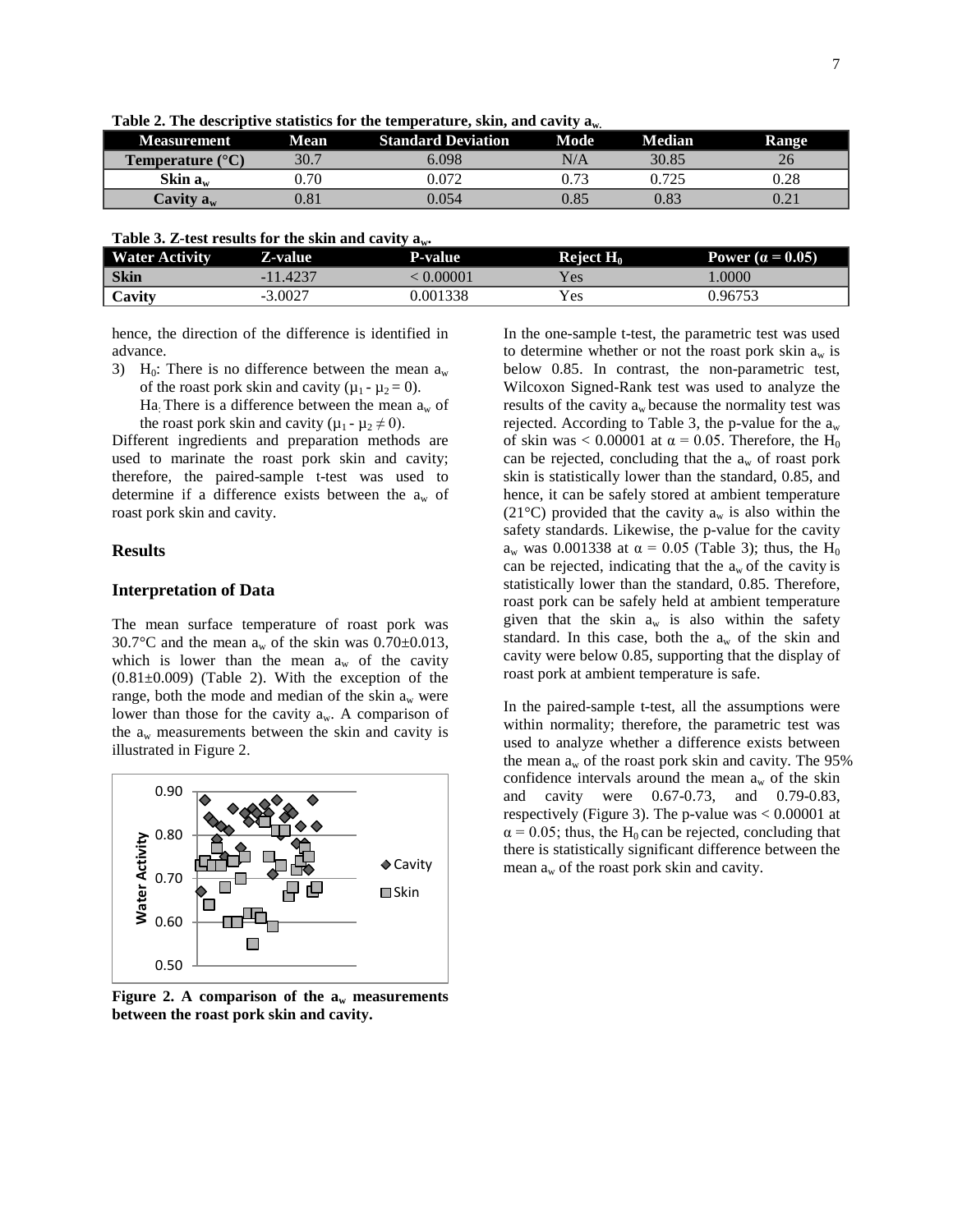

**Figure** 3. A comparison of the mean  $a_w$  of the pork **skin and cavity with 95% confidence intervals.**

## **Alpha and Beta Error**

The p-values obtained from the one-sample t-tests for the skin and cavity  $a_w$  and the paired-sample t-test were < 0.00001, at 0.001338, and < 0.00001, respectively (Table 4). With such low p-values, there is minimal potential for alpha errors to occur. Since the non-parametric test for the cavity  $a_w$  one-sample t-test does not indicate a power, the power from the parametric test was analyzed as they are expected to be similar. The power of the tests at  $\alpha = 0.05$  for the skin and cavity  $a_w$  were 100% and 96.8%, respectively. Similarly, the power of the pairedsample t-test was 100%. Since the power is high for all three tests, there is a strong probability of correctly rejecting the null hypothesis.

#### **Discussion**

Most studies related to Chinese BBQ meats assessed the safety of BBQ duck, while studies on other meat products such as roast pork are lacking. However, since the ingredients, preparation, and cooking processes of all BBQ meats are similar, results observed on ducks are expected to be similar to roast pork, which was confirmed by this study. For example, BBQ duck was shown to be able to resist microbial growth for up to 5 hours when inoculated with pathogens at 30°C (Stiles & Ng, 1977; Robinson & Matthews, 1990, as cited in Ying, 2000) while roast pork surfaces were found to have a safe  $a_w$  to suppress pathogen growth. Both studies illustrate that BBQ meats have the capability to limit pathogen growth. Previous studies have attributed the suppression of microbial growth in BBQ meats to the seasoning and air drying process, which reduce the  $a_w$ of the skin, and thus, providing it with antimicrobial properties (Ying, 2000; CPHAZ, 2011). This was confirmed by the results found in this study as the  $a_w$ of the skin and cavity of roast pork were both below 0.85, indicating that the surfaces can limit pathogen

growth at room temperature. Since it is demonstrated that the antimicrobial properties of BBQ duck and pork are similar due to their similarity in ingredients, preparation and cooking methods, this study confirmed that findings from Chinese BBQ duck studies can potentially be extrapolated to Chinese roast pork. These results together provide insight regarding why few foodborne illnesses were associated with BBQ meats even though they commonly undergo time and temperature abuse. Furthermore, these results illustrate that Ying's (2000) findings regarding BBQ duck safety are still relevant even though her research was conducted many years ago, which suggests that the traditional recipe of Chinese BBQ meats and conventional trade practices remain consistent over time.

In addition, results of this study show that the  $a_w$  of roast pork skin and cavity differ significantly due to the different ingredients and preparation processes used, which indicates that different ingredients and preparation process can significantly affect the opportunity for pathogens to grow. For example, if a recipe is only capable in reducing the skin  $a_w$  to less than 0.85, but the cavity  $a_w$  is above 0.85, the ingredients and preparation process of the cavity can be adjusted to become similar to those of the skin to achieve a  $a_w$  that is below 0.85. This ensures both external surfaces of roast pork are at a safe  $a_w$  to be displayed at room temperatures.

In addition, past studies have suggested that roast pork and BBQ duck can be safely held at room temperature for up to 4 hours provided that they adhere to specific food safety and sanitation criteria (CPHAZ, 2011). Based on the analysis of the roast pork skin and cavity a<sub>w</sub>, they were below 0.85, indicating that they can be safely held at room temperature, which is consistent with previous studies (CPHAZ, 2011). However, these results observed in roast pork are only applicable to specific conditions. Firstly, since the implications of time on  $a_w$  was not examined in this study, the duration that roast pork can be safely held at ambient temperature is unknown. Thus, the 4 hour period suggested by previous studies cannot be verified by this study.

Secondly, these results are only relevant to roast pork that is displayed as a whole since it is subjected to increased food handling and opportunities of contamination when cut up for sale. As demonstrated in previous studies, an increased amount of *E.coli* and coliforms were observed in ducks that had been handled post-cooking such as cut or packaged (Stiles & Ng, 1977; Robinson & Matthews, 1990, as cited in Ying, 2000). In contrast, ducks that were transferred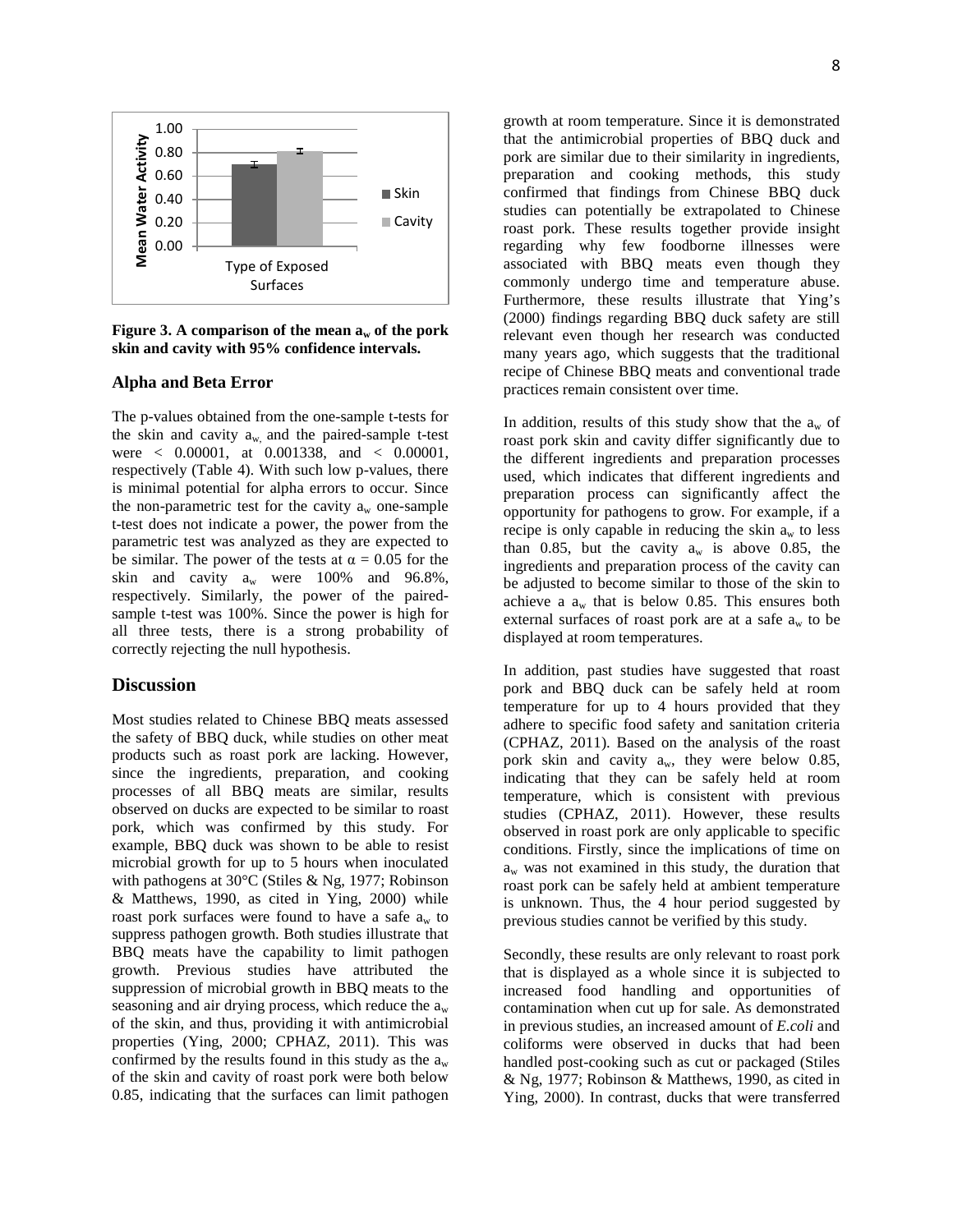aseptically from the oven immediately after cooking and held as a whole in a display cabinet showed no or minimal microbial growth even after 5 hours at room temperature (Stiles & Ng, 1977; Robinson & Matthews, 1990, as cited in Ying, 2000). Hence, results from this study are only applicable to whole roast pork that follows traditional recipe and safety measures such as immediately transferring the pork to the display cabinet after roasting and reaching the proper internal cooking temperature.

Lastly, this study particularly focused on the  $a_w$  of the external surfaces of cooked roast pork, which provided conclusions regarding the health implications associated with post-cooking temperature abuse of roast pork. Specifically, any pathogens that are introduced to roast pork postcooking cannot survive or grow due to the low  $a_w$  of the external surfaces, and hence, there is a low probability for it to cause FBIs. However, roast pork is also time and temperature abused during the preparation process when it is left to air dry on hooks in a well-ventilated area at ambient temperatures for several hours up to several days (DPH, 2012). Any heat-sensitive pathogens that are present or introduced during the preparation process can be destroyed via the cooking process. However, the heat-stable toxin producing pathogen, *S. aureus,* may survive when introduced during the preparation process. When roast pork contaminated with *S. aureus* is displayed at room temperatures postcooking, the heat-stable toxins can potentially cause FBIs (Montville, Matthews, & Kniel, 2012). Since the  $a_w$  of the external surfaces of roast pork during the preparation process is not assessed, it is inconclusive whether *S .aureus,* can survive during the preparation process. Therefore, the findings of this roast pork study is only relevant to whole roast pork that was not time and temperature abused during the preparation process and follows the aforementioned food safety and sanitation criteria.

# **Limitations**

Although measures were taken to ensure the results were valid and reliable, limitations of the study may have affected the accuracy of the results. For example, time, temperature, and  $a_w$  are all interdependent, but the amount of time that the roast pork was displayed at ambient temperature cannot be controlled. Thus, the effects of time and temperature on  $a_w$  cannot be delineated. Additionally, although there is a traditional recipe for roast pork, the preparation and cooking techniques may differ between cooks, which may lead to inconsistent results. Since it is unknown

if non-traditional recipes were used, any discrepancy in the recipes were not considered.

## **Recommendations**

Based on this study, in order to safely display whole cooked roast pork at room temperatures, it is recommended that the following conditions are met:

- Prepare roast pork according to conventional methods including using traditional seasoning such as vinegar and maltose, air drying the pork, and basting the skin with a hot boiling mixture prior to cooking to ensure the  $a_w$  is reduced to limit pathogen growth
- Air dry the pork in a cooler at  $4^{\circ}$ C or below rather than at ambient temperatures to prevent the potential growth of *S. aureus*.
- Cook the roast pork to an internal temperature of 74°C.
- Transfer the whole roast pork from the oven immediately after roasting to a clean and enclosed display cabinet that is separate from the preparation and cooking area.
- Remove the cut pork from the display cabinet to a different display unit that is capable to maintain the internal temperature to 60°C or above.
- Ensure food handlers understand the potential risks associated with roast pork and follow basic standards of operations such as adequate sanitizing of equipment and food contact surfaces, and proper hand washing after activities that may contaminate hands.

These food safety and sanitation criteria should be included in the guidelines developed by health authorities. In addition, operators can provide a sample of their pork to a Process Authority or lab for  $a_w$  testing to demonstrate that the  $a_w$  of their product is at or below 0.85 and thus, can be safely displayed at room temperatures provided that they follow the same recipe each time.

#### **Future Research Suggestions**

To further understand Chinese BBQ meats, it would be worthwhile to conduct studies in the following research topics:

- Assess the safety of other Chinese BBQ meats such as BBQ pork and soy sauce chicken at ambient temperature.
- Determine how long Chinese roast pork can be safely displayed at ambient temperature by assessing how  $a_w$  of roast pork changes with time.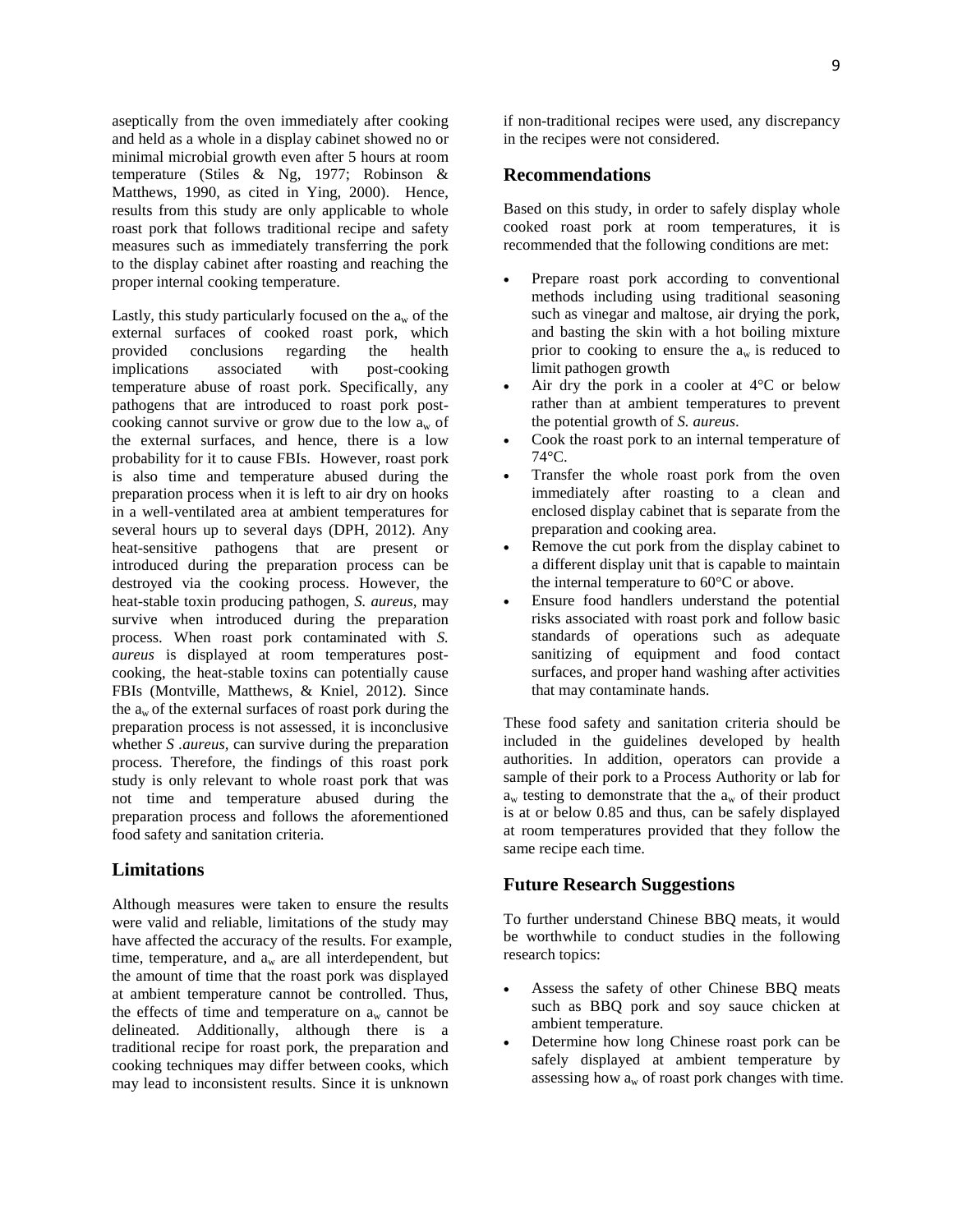Determine whether the vinegar used to marinate roast pork has reduced the pH to  $\leq 4.6$  to provide the exposed surfaces with antimicrobial property.

# **Conclusion**

Results from this study show that the mean temperature of roast pork is 30.7°C, which is below the required hot-holding temperature of 60°C, and thereby, confirming that this ethnic food often undergoes temperature abuse. However, the results illustrate that the skin and cavity  $a_w$  of pork are both below 0.85, supporting that the display of it at ambient temperature is safe. Therefore, the temperature abuse of whole cooked roast pork is not expected to have health concerns provided that all safe food handling procedures were followed. The results of this study can bridge the knowledge gap that PHIs have with regards to BBQ meats, providing them a better understanding of the health implications associated with time and temperature abuse of this food. In addition, these results can aid the health authorities with guideline development to assist PHIs with inspections and the education of operators on food safety assurance.

## **Acknowledgement**

The author would like to thank Bobby Sidhu for providing ongoing support, advice, and guidance for conducting this study and writing this research paper; Fred Shaw for providing all the required equipment for this study; and Helen Heacock for offering her expert knowledge on conducting statistical analysis. The author is also appreciative towards Elden Chan, who suggested the research topic for this study. A special thanks to Kevin Lau for editing this research paper.

## **Competing Interest**

The authors declare that they have no competing interests.

## **References**

- British Columbia Centre for Disease Control. (2009). *Ensuring food safety.* Retrieved from http://www.bccdc.ca/NR/rdonlyres/1A068D5D-3350-4D1C-A356- D8C6D62B7DB9/0/EnsuringFoodSafetyHACCP Way.pdf
- Centre for Public Health and Zoonoses (2011). *Chinese-style BBQ duck.* Retrieved from http://www.ovc.uoguelph.ca/cphaz/resources/doc

uments/FactSheet-ChinesestyleBBQduckApril26.pdf

- Food Premises Regulation, B.C. Reg. 210/99 (1999). Retrieved from from http://www.bclaws.ca/EPLibraries/bclaws\_new/d ocument/ID/freeside/11\_210\_99
- Georgia Department of Public Health. (2012). *Section c – speciality foods.* Retrieved from http://dph.georgia.gov/sites/dph.georgia.gov/files/ EnvHealth/Food/Manuals/Interpretation/SECTIO N%20C-Specialty%20Foods.pdf
- Heacock, H., & Sidhu, B. (2013a). Module 5: Descriptive statistics. *ENVH 8400 Research Methods Course Manual.* Burnaby, BC: British Columbia Institute of Technology
- Heacock, H., & Sidhu, B. (2013b). Module 5: Inferential statistics. *ENVH 8400 Research Methods Course Manual.* Burnaby, BC: British Columbia Institute of Technology
- Heacock, H., & Sidhu, B. (2013c). Module 4: Research design & data collection. *ENVH 8400 Research Methods Course Manual.* Burnaby, BC: British Columbia Institute of Technology
- Health Canada. (2013). *Food-related illnesses*. Retrieved from http://www.hc-sc.gc.ca/fnan/securit/ill-intox/index-eng.php
- Helms, M., Simonsen, J., & Molbak, K. (2006). Foodborne bacterial infection and hospitalization: A registry-based study. *Clinical Infectious Diseases, 42*(4)*,* 498-506. doi: 10.1086/499813
- Hintze, J. (2013). NCSS 9. NCSS, LLC. Kaysville, Utah, USA. www.ncss.com
- Microsoft. (2010). Microsoft® Excel® (Version 2010). Microsoft Corporation.
- Montville, T. J., Matthews, K. R., & Kniel, K. E. (2012). *Food microbiology an introduction* (3rd ed.). Washington, DC: ASM Press.
- Notermans, S., & Heuvelman, C. J. (2006). Combined effect of water activity, pH and suboptimal temperature on growth and enterotoxin production of Staphylococcus aureus. *Journal of Food Science, 48*(6), 1832-1835. doi: 10.1111/j.1365-2621.1983.tb05096.x